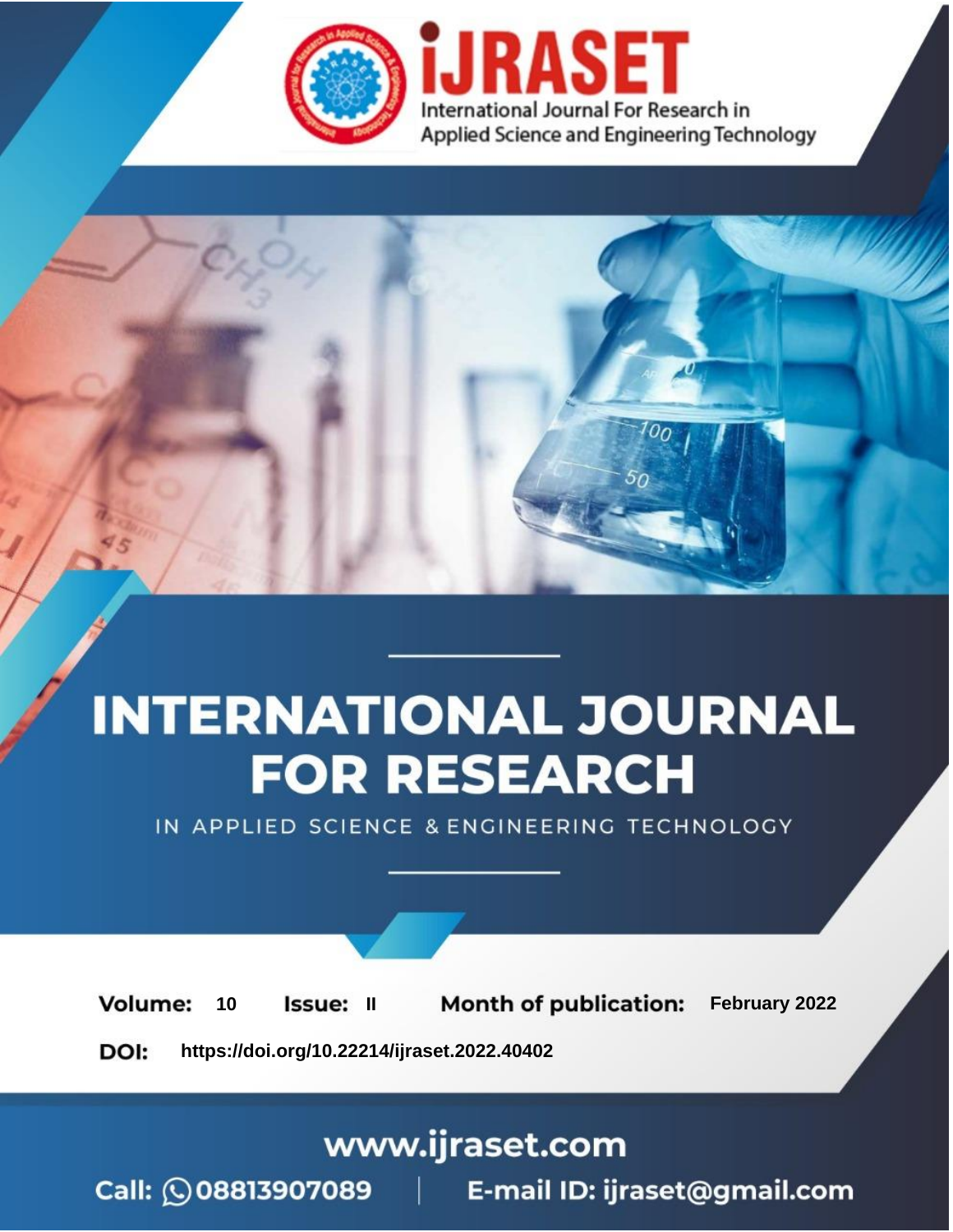

Umang Deogade<sup>1</sup>, Ritik Malkhede<sup>2</sup>, Karuna Nimje<sup>3</sup>, Twinkal Patil<sup>4</sup>, Kunal Suryawanshi<sup>5</sup>, Rahul Burange<sup>6</sup> *1, 2, 3, 4, 5, <sup>6</sup>Dept. of Electronics Engineering, K.D.K. College of Engineering, Nagpur*

*Abstract: The solar parameters monitoring system is the most important system for monitoring solar systems. Solar energy is a renewable form of energy that is generated by solar panels. Solar energy is a renewable form of energy that is generated by solar panels. The parameters that the system measures include voltage, light intensity, and temperature. In the recommended monitoring system, an Arduino Uno microcontroller board is employed. The system includes solar panels, an LDR sensor, an LM 35, an Arduino microcontroller, and resistors. Light. In this system, an LDR sensor detects light intensity, an L35 sensor measures temperature, and a voltage divider circuit monitors the voltage.*

*Keywords: Solar Panel, Monitoring, Renewable Energy, Solar Panel, Arduino Uno.*

### **I. INTRODUCTION**

Power generation is a critical component in many developing countries. As the industrial and commercial sectors develop, energy consumption is at an all-time high. As a result, we're all lured to renewable energy sources in order to meet our energy demands using green energy. In the future, this might help mankind reduce greenhouse gas emissions and ozone layer depletion. Because of its widespread availability, low cost, and ease of installation and maintenance, solar photovoltaic technology is gaining popularity. The Internet of Things (IoT) becomes smarter and more user-friendly when devices are connected via a communication protocol and a cloud platform. The effectiveness of a solar panel is affected by basic factors such as voltage, light intensity, and temperature. As a result, a real-time solar monitoring system is necessary to optimize the performance of the PV panel by comparing it to the trial result and taking preventative measures. Solar energy has received a lot of attention in recent years. Machine intelligence approaches are also used to forecast outcomes in order to attain high performance.

### **II. OVERALL SYSTEM DESIGN**

The system presented in this work can measure solar PV voltage, light intensity, and temperature and show the results on an LCD display.

For integrating solar panels with the Arduino UNO, the system includes both hardware circuit design and software programming. A voltage divider circuit senses the solar PV voltage. A light-dependent ratio sensor measures light intensity, whereas an LM35 sensor measures temperature. The graphic below depicts a schematic representation of the system.



Fig: Solar parameter monitoring system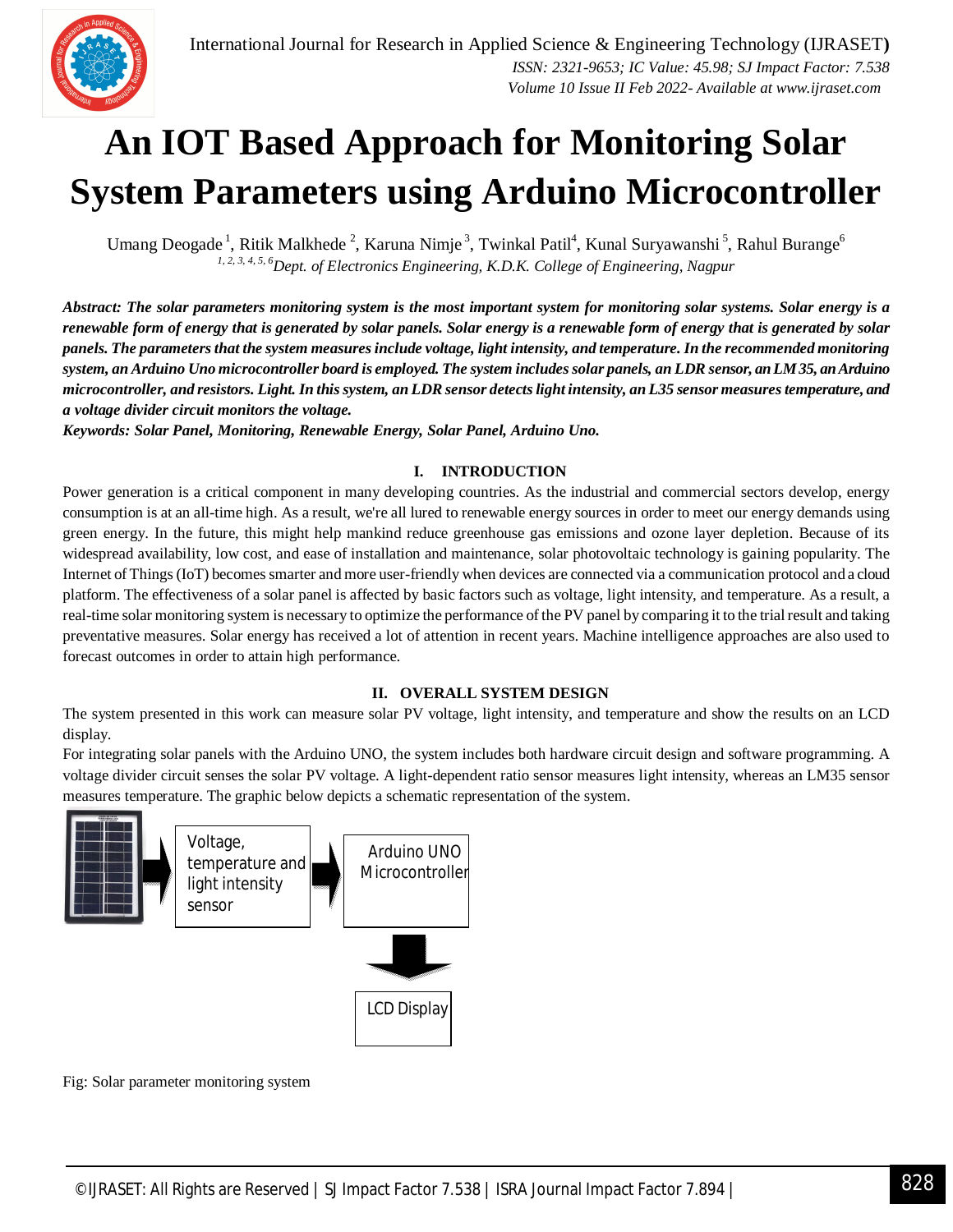

International Journal for Research in Applied Science & Engineering Technology (IJRASET**)**

 *ISSN: 2321-9653; IC Value: 45.98; SJ Impact Factor: 7.538 Volume 10 Issue II Feb 2022- Available at www.ijraset.com*

### **III. COMPONENTS OF SYSTEM**

*A. Solar Panel* 

A total of 3W of solar panels were installed in this installation. The apparatus depicted in the diagram is used to generate the needed output for measurement. These feature a 3W maximum power output, a 5.5 V maximum voltage, and a 370mA maximum current.



Fig: Solar Panel

### *B. Voltage Measurement system*

The Solar Panel Voltage Measurement is simple and maybe done up to 5 volts. However, if we want to measure more than 5 volts, we'll need to add some more circuitry, such as a Voltage Divider. This circuitry varies in response to voltage, which refers to the amount of voltage we must measure. For example, if we wish to test 5 volts, we don't require any additional circuitry. Simply connect the solar panel's output voltage to the Arduino's Analog pin, convert it to Digital, and display the result on an LCD or computer. Assume you need to measure up to 10 volts and you have to utilize the circuitry provided

### *C. Temperature Measurement*

We utilized the LM35 to measure the temperature, which yields 10 mV for every 1 degree Celsius. The circuitry is simple, and we can determine the temperature in degrees Celsius.



Fig: LM35

### *D. Light Intensity Measurement*

The light-dependent resistor is a variable light control resistor whose resistance is depending on light. Light-dependent resistors are helpful in light/dark server socket applications because the resistor affected by the LDR is inversely proportional to the light brightness. The LDR sensor is utilized to detect the light intensity incident on the Solar PV in this study. By translating the resistance to the voltage equivalent, the change in the register may be easily observed. When light shines on the LDR, the center point is employed as an output linked to the board. Please voltage is applied to the analogue input of the order no, which is converted to digital equivalent corresponding to the resistance of the LDR degrees and the analogue voltage changes please voltage is applied to the analog input of the order no, which is converted to digital equivalent corresponding to The LDR voltage is transformed using an equation to measure the light intensity in degrees locks for measuring the light intensity in degrees locks.



Fig: LDR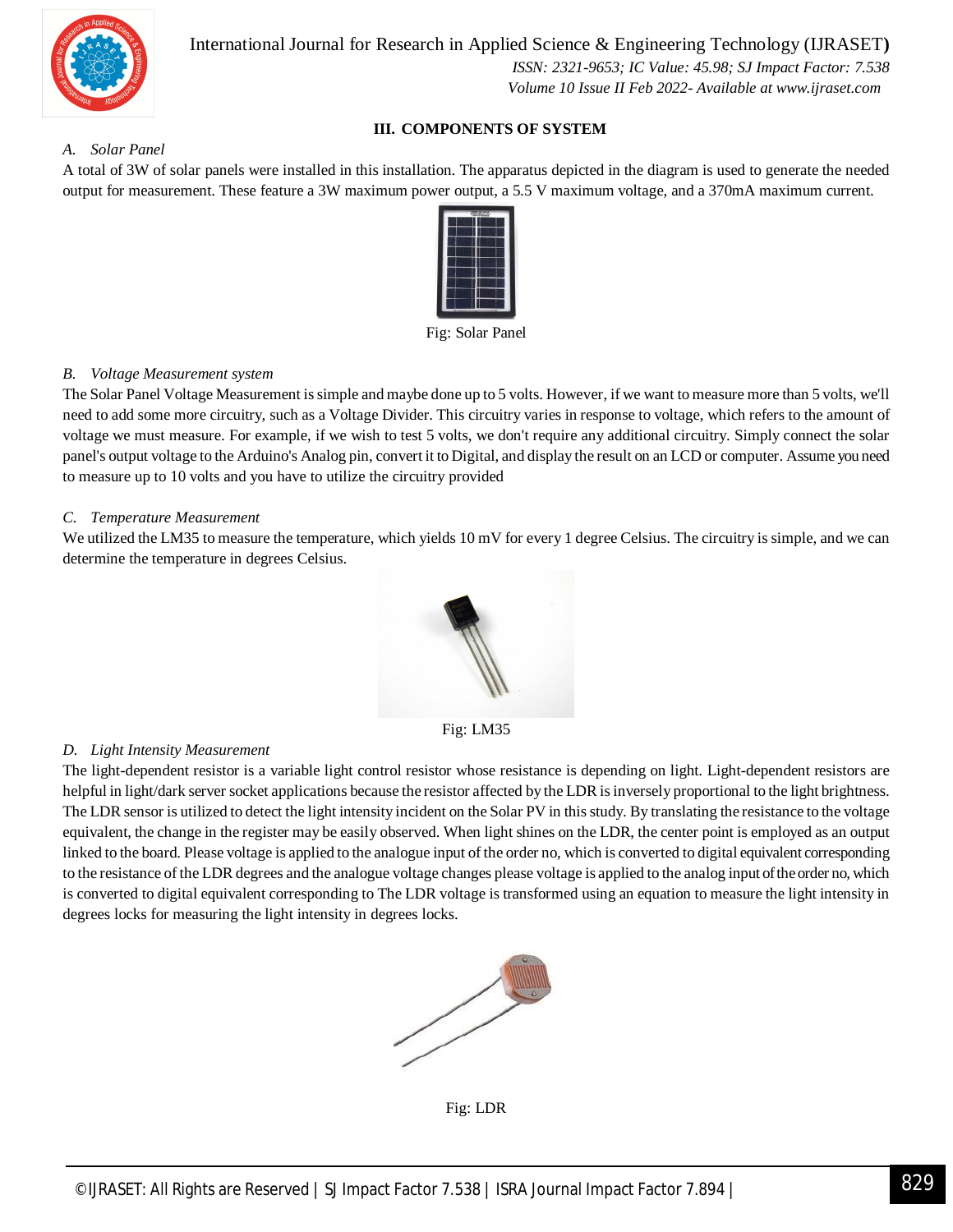

### International Journal for Research in Applied Science & Engineering Technology (IJRASET**)**

 *ISSN: 2321-9653; IC Value: 45.98; SJ Impact Factor: 7.538 Volume 10 Issue II Feb 2022- Available at www.ijraset.com*

### *E. Arduino UNO Microcontroller*

Because of its simplicity and ease of configuration, Arduino is a popular open-source prototyping platform in the digital world. The Arduino UNO R3 utilized in the project is a microcontroller board based on the AT Mega 328 with a 16Mhz crystal, 6 analog inputs, and a USB connector that serves as a power supply and communication route.



Fig: Arduino UNO Microcontroller

### *F. LCD 16×2*

Liquid crystal display is the abbreviation for liquid crystal display. It is a type of electronic display module that is utilized in a wide range of circuits and devices such as mobile phones, calculators, computers, television sets, and so on. Multi-segment light-emitting diodes and seven segments are the most common applications for these displays. The primary advantages of utilizing this module are its low cost, ease of programming, animations, and the fact that there are no restrictions on displaying unique characters, special and even animations, and so on.



Fig: LCD 16×2

### **IV. CONCLUSIONS**

The usage of Renewable Energy technology is one recommended approach of reducing environmental consequences. Because of the frequent power outages, using renewable energy and keeping track of it is crucial. The user is taken through the process of monitoring renewable energy consumption. This strategy is cost-effective. The system's efficiency is estimated to be approximately 95%. This allows for more efficient utilization of renewable energy. The temperature sensor is useful for research into solar energy storage. As a result, the electrical issue becomes less of an issue. We presented work on the design and building of a solar panel parameter reading node for environmental monitoring using Arduino; the node is capable of providing information on temperature, voltage, and light intensity.

### **REFERENCES**

- [1] SHAHEEN RASHEED\*KARTHIK SS\*Electronics and Communication Engineering, Institute of Engineering and Technology "SOLAR PANEL PARAMETERS MONITORING WITH ARDUINO" Imperial International Journal of Eco-friendly Technologies Vol. - 1, Issue-1 (2016), pp.129-134. Young,The Technical Writer's Handbook, IIJETM. University Science, Mill Valley, CA, 1989.
- [2] S. Padma1, P.U. Ilavarasi,2Assistant Professor, Amith Infant.B, Anusan.K4U.G scholars, Department of EIE, Velammal Engineering College, Chennai, India "Monitoring of Solar Energy using IOT" Indian Journal of Emerging Electronics in Computer CommunicationsVol.4, Issue 1 (2017) Page.596- 601
- [3] Naveen Virmanini, Pankaj Singh, Prakhar Kumar, Prashant Bhati, Rinku Gupta, Rohit Gupta Department of Mechanical Engineering, IIMT College of Engineering, Greater Noida, U. P., India" SOLAR ENERGY MEASUREMENT SYSTEM" volume -7, ISSUE-2 February-2018
- [4] V. Kavitha1 and V. Malathi21PhD Scholar, Department of Electrical and Electronics Engineering, Anna University Regional Campus, Madurai, India2Professor, Department of Electrical and Electronics Engineering, Anna University Regional Campus, Madurai, India "A SMART SOLAR PV MONITORING SYSTEM USING IOT" 2019
- [5] Oladimeji I.1\*, Adediji Y. B.1, Akintola J. B.1, M. A. Afolayan1, O. Ogunbiyi2, Ibrahim S. M.3, Olayinka S. Z. "DESIGN AND CONSTRUCTION OF AN ARDUINO - BASED SOLAR POWERPARAMETER-MEASURING SYSTEM WITH DATA LOGGER" ARID ZONE JOURNAL OF ENGINEERING, TECHNOLOGY & ENVIRONMENTAZOJETE June 2020. Vol. 16(2):255-268Published by the Faculty of Engineering, University of Maiduguri, Maiduguri, Nigeria.